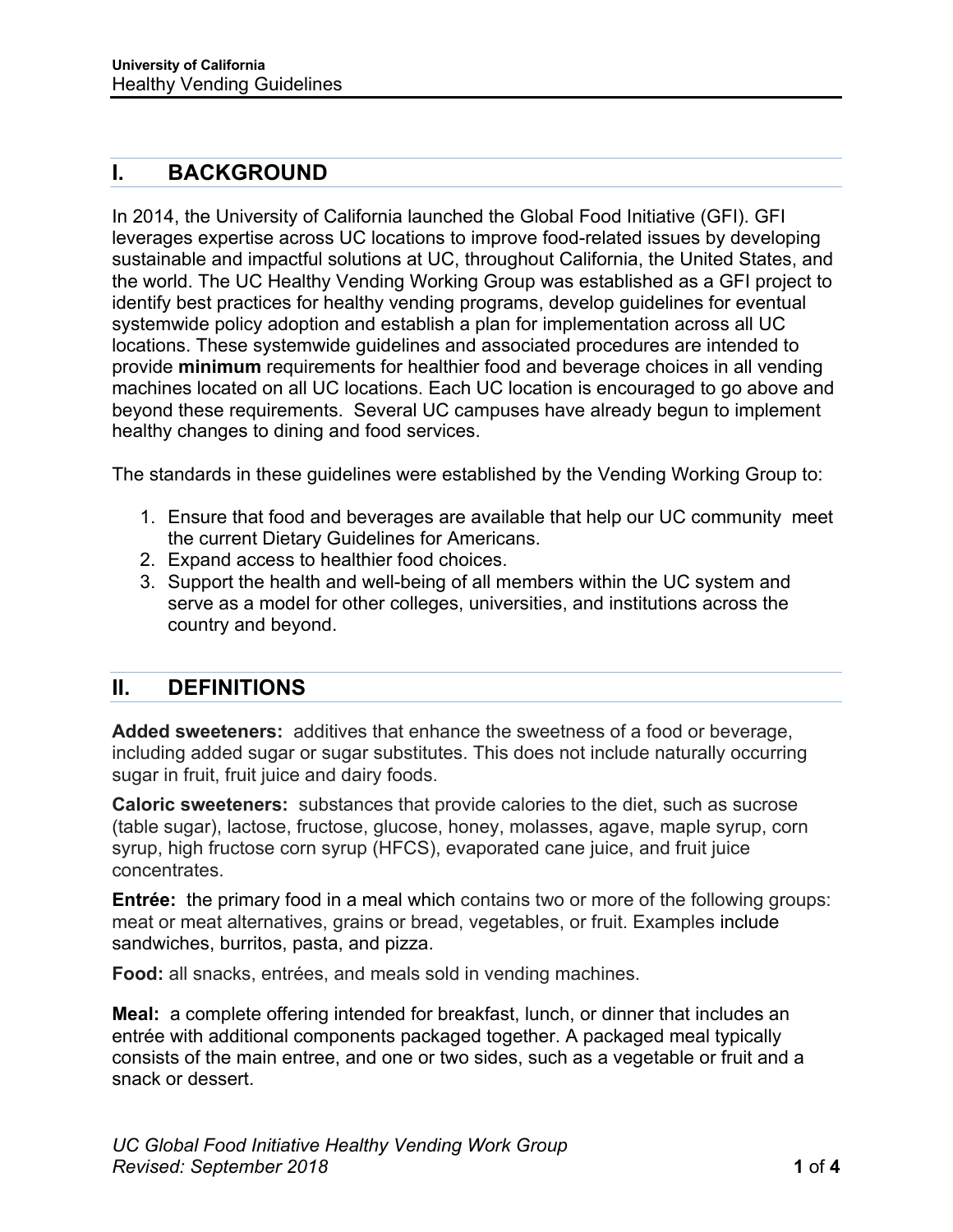**Non caloric sweeteners:** additives that do not provide more than five calories per 12 fluid ounces or other labelled serving. Examples are stevia, aspartame, sucralose, neotame, acesulfame potassium (Ace-K), saccharin, and advantame.

**UC locations:** any location owned or leased by UC

**Vending machine:** a machine that dispenses food or beverage items when coins or some other form of payment is inserted.

## **III. SUMMARY**

These guidelines apply to each beverage and food vending machine at UC locations operated by the University and/or external vendors under agreements with the University. Each UC location shall develop specific procedures to implement these guidelines within the given implementation timeline. It is recommended that UC locations work with their suppliers to ensure that vending machines on university owned or leased property are stocked with beverages and food that meet the standards below. Seventy percent of beverges in each machine and 50% of food in each machine should meet the standards once implementation is complete. In addition, locations should have a system in place to ensure that the guidelines are being followed. This could include spot checks of vending machines or formal scheduled audits. It is recommended that healthy items are placed at eye level and have signage to promote them, such as a special sticker. For UC locations with existing contracts that are not yet up for renewal, these locations should work with current suppliers to meet these guidelines as much as possible. When the opportunity for contract renewal arises, they can then ensure that the guidelines are included in the next vending contract. More information on best practices for marketing and tracking the success of your healthy vending program is included in the UC Healthy Vending Best Practices Toolkit.

### **General standards**

- 1. Healthier food items (snacks, entrées, and the entrée in a packaged meal) must have a fruit, vegetable, low-fat dairy, protein (including nuts and seeds), or whole grain as its first ingredient.
- 2. Caloric beverages which do not follow the healthier beverage criteria below (Section 3.1) must not exceed 20 fluid ounces in size.
- 3. Beverages with added caffeine (i.e., not naturally occurring caffeine) must not contain more than 71 milligrams per 12 fluid ounce serving.
- 4. Each snack vending machine must have at least one snack containing no more than 100 calories.

### **Nutrition standards**

1. Healthier Beverages must meet these nutrition standards: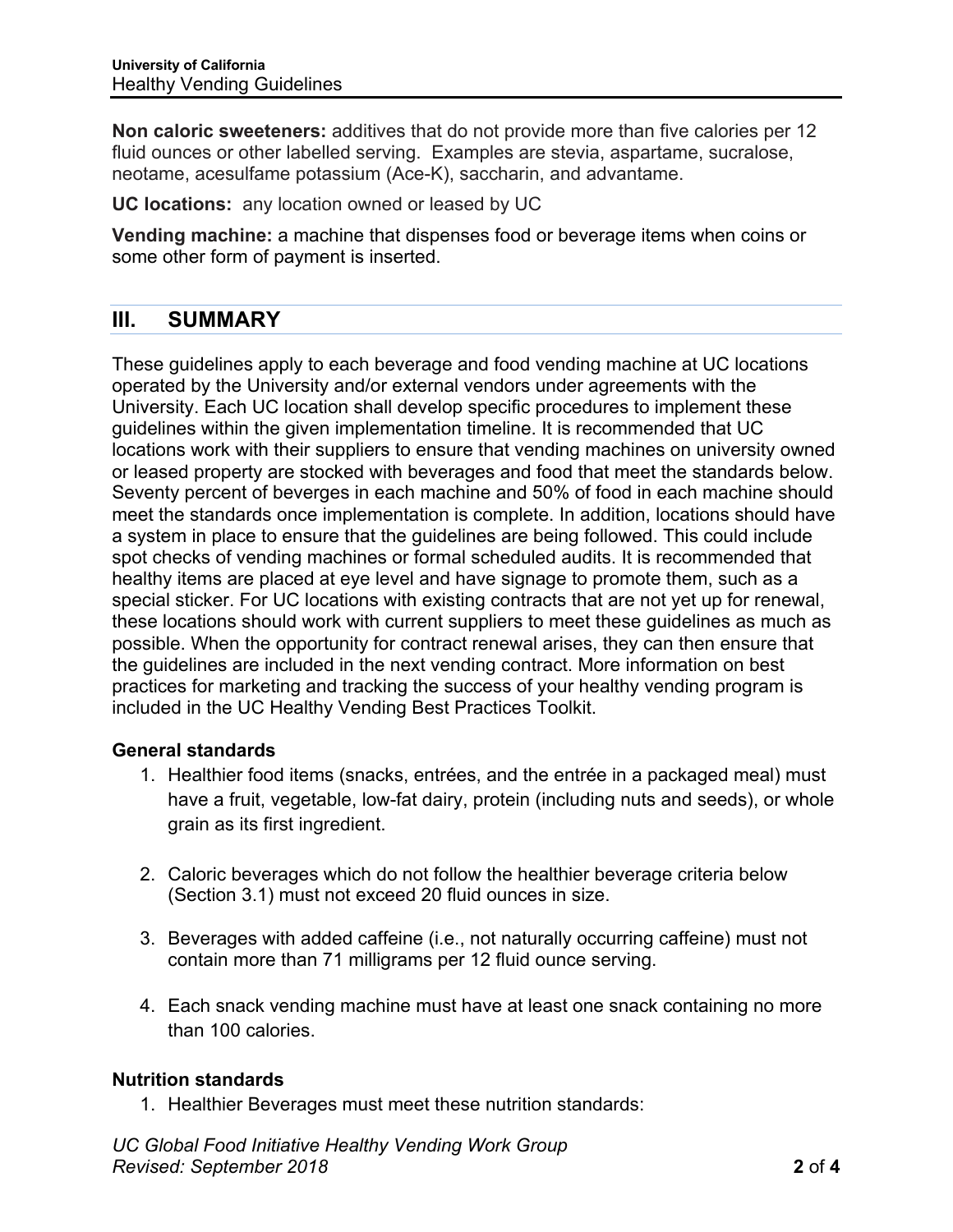- a. Water: unflavored, with no added sweeteners (caloric or non-caloric); includes still, carbonated, and mineral waters
- b. Low-calorie beverages: beverages that contain no more than 40 calories per 12 fluid ounces.
- c. Juice: 100% fruit or vegetable juice or juice blends, with no added sweeteners (caloric or non caloric), carbonated or still; vegetable juices with no more than 230 milligrams of sodium
- d. Juice beverages: 100% fruit or vegetable juice or juice blends diluted with water, with no added sweeteners (caloric or non caloric), carbonated or still
- e. Milk: non-fat or low-fat (1%), unflavored, unsweetened
- f. Plant-derived or non-dairy milk (i.e. soy, rice, almond): unsweetened, Vitamin D and calcium fortified
- g. Supplemental nutrition beverage: e.g., protein drink or nutrition shake; no added caloric sweeteners
- h. Tea/Coffee: unsweetened, no added caffeine (only includes naturally occurring caffeine)
- 2. Healthier Snacks must meet these nutrition standards per package:
	- a. No more than 250 calories
	- b. No more than 35% of calories from fat and no more than 10 grams of fat
	- c. No more than 10% calories from saturated fat and no more than 3 grams of saturated fat
	- d. No trans fat
	- e. No more than 360 milligrams of sodium
	- f. No more than 35% of total weight from sugar, and not more than 20 grams of total sugar
	- g. The following are exempt from all requirements except the calorie and sodium requirements, as long as they do not contain added sweeteners or fat: Nuts, nut butters (such as peanut butter), seeds, legumes (beans), eggs, cheese, fruits/vegetables, and combinations of these items (e.g., a fruit and nut mix)
- 3. Healthier Entrées must meet these nutrition standards per package:
	- a. No more than 400 calories
	- b. No more than 35% of calories from fat and no more than 16 grams of fat
	- c. No more than 10% calories from saturated fat and no more than 5 grams of saturated fat
	- d. No trans fat
	- e. No more than 600 milligrams of sodium
	- f. No more than 15 grams of total sugar